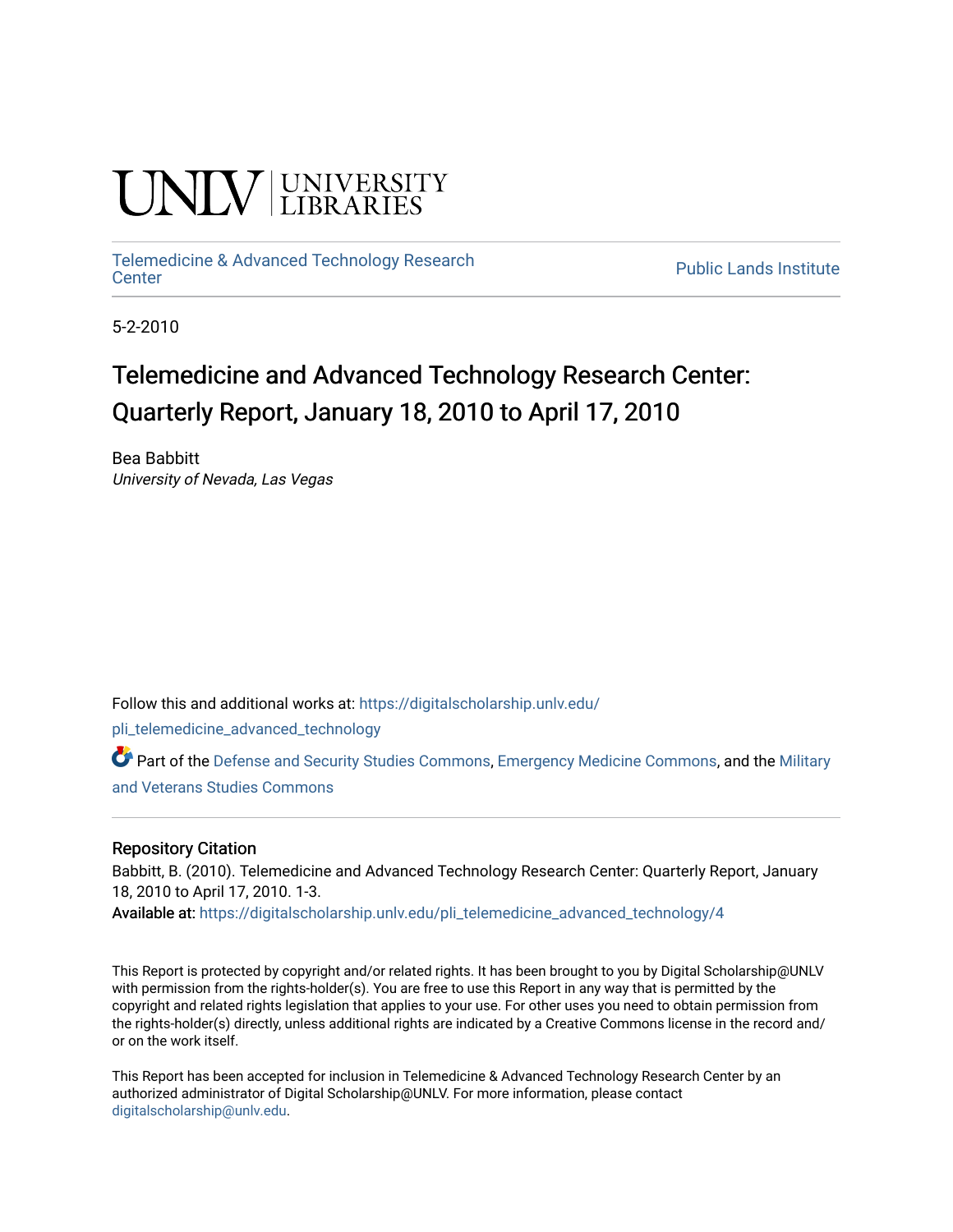#### **Quarterly Report**

- 1. **Contract No:** W81XWH-08-1-0451
- 2. **Report Date**: May 2, 2010
- 3. **Reporting Period**: January 18, 2010 to April 17, 2010
- 4. **PI:** Dr. Bea Babbitt
- 5. **Telephone No**: (702) 895-1506
- 6. **Institution**: University of Nevada, Las Vegas –Division of Educational Outreach (UNLVEO).
- 7. **Project Title**: Development of a P.O.I. and a Blended Learning Ecology for use in Combat Lifesaver Skills Training for the Army.

#### 8. **Current Staff with percent of effort**:

The percent of effort of the current project personnel is as follows:

| <b>Name</b>                                  | % of Effort<br><b>Development Stage</b> | % of Effort<br><b>Implementation Stage</b> |
|----------------------------------------------|-----------------------------------------|--------------------------------------------|
| Principal Investigator (Dr. Bea Babbitt)     | 50%                                     | 50%                                        |
| Research Specialist (Dr. Angelina Hill)      | 50%                                     | 50%                                        |
| Director of Operations (Jerry Bussell)       | 50%                                     | 50%                                        |
| Graduate Assistant (Gordon Louie)            | 80%                                     | <b>20%</b>                                 |
| Graduate Assistant (Amanda Tarquino)         | 80%                                     | <b>20%</b>                                 |
| Dist. Ed. E-Module Design Team               | 80%                                     | <b>20%</b>                                 |
| Asst. to the Director of Ops. (David Nguyen) | 50%                                     | 50%                                        |

#### 9. **Contractual Expenditures by Quarter:**

To date, we have spent a total of **\$ 354,557.10** as follows:

|                        | <b>This Quarter</b> |                | <b>Project Cumulative</b> |              |                |              |
|------------------------|---------------------|----------------|---------------------------|--------------|----------------|--------------|
|                        | Development         | Implementation | Total                     | Development  | Implementation | Total        |
| Personnel              | 23,875.23           | 28,199.98      | 52,075.21                 | 104,625.71   | 99,803.64      | 204,429.35   |
| <b>Fringe Benefits</b> | 2,851.98            | 2,989.13       | 5,841.11                  | 10,273.21    | 10,479.74      | 20,752.95    |
| Travel                 | 1905.70             | 3,473.89       | 5,379.59                  | 2,608.29     | 12,517.56      | 15,125.85    |
| Operations             | 743.46              | 7,160.00       | 7,903.46                  | 15,653.20    | 7,937.64       | 23,590.84    |
| <b>Indirect Cost</b>   | 13,040.90           | 9,970.77       | 23,011.67                 | 57,569.28    | 33,088.83      | 90,658.11    |
| Total                  | \$42,417.27         | \$51,793.77    | \$94,211.04               | \$190,729.69 | \$163,827.41   | \$354,557.10 |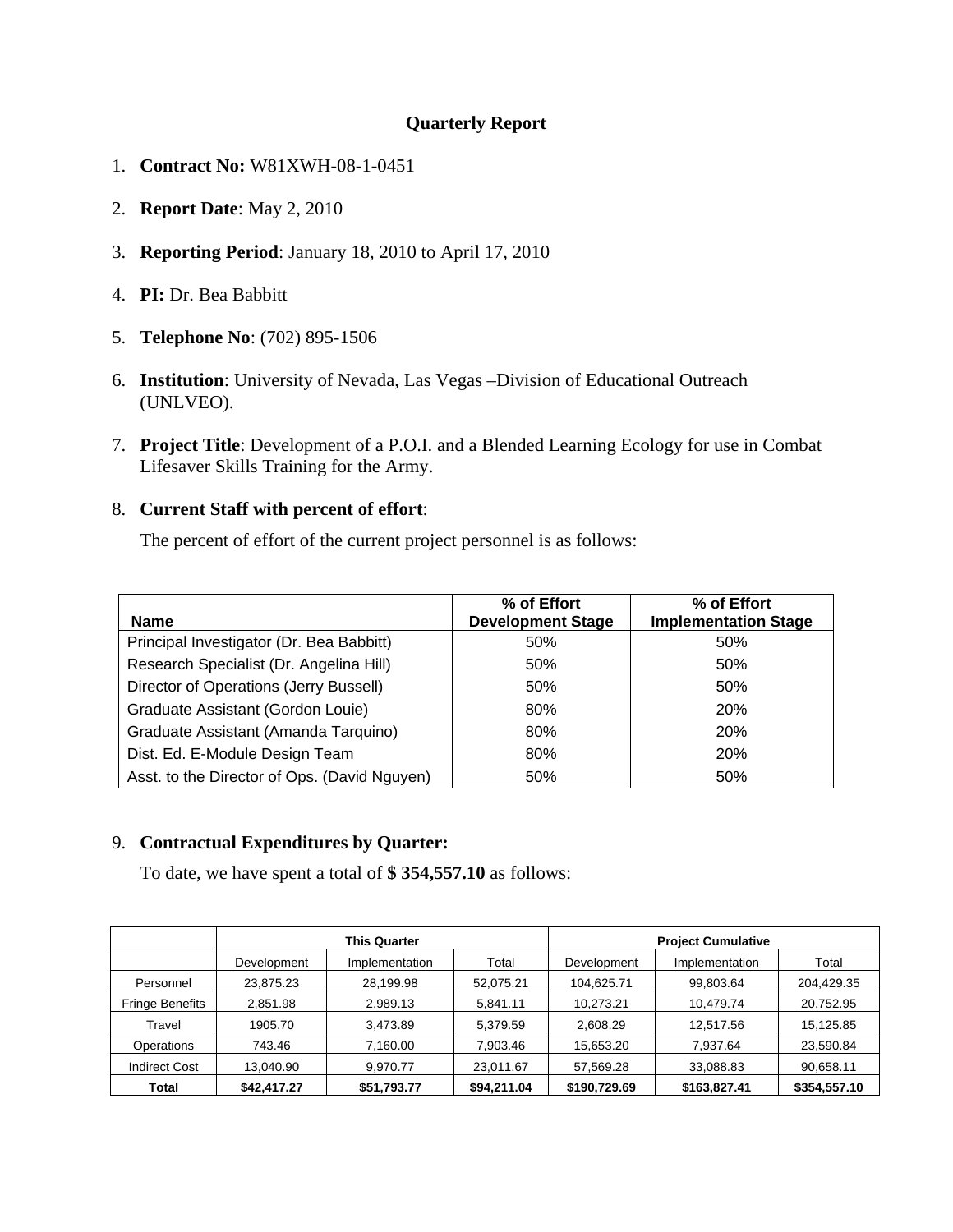#### 10. **Comments on administrative and logistical matters:**

Power-point slides were completed for each Combat Lifesaver lesson. These slides were created using the classroom performance system software, and they included questions to be answered using the personal response clickers. FIG instructors were trained by the UNLV team to use the classroom performance system with clickers via a video web conference. The slides and classroom performance system were used in two FIG training classes, while under the supervision of UNLV team members. The slides were revised following these trial runs and they are now ready for widespread use.

A draft of the Program of Instruction has undergone significant revision to incorporate elements not present in the original model provided to us. The next draft will be completed shortly. This was made possible through feedback received from FIG personnel. SFC James visited UNLV to provide his expertise related to the POI. He also consulted on the development of the e-modules.

A Distance education e-module development team has been appointed and has begun developing the two e-modules: (1)Evaluation of the Casualty and (2) Controlling Bleeding.

The full project was presented to a distinguished national panel at a Product Line Review in March by the Principal Investigator. We await formal feedback in addition to the feedback that was received at the review.

The final pieces of equipment were purchased for FIG. A purchase order for 20 Lenovo ThinkPads is currently pending approval from the UNLV Purchasing Department. An InterwriteMobi has been purchased for FIG to allow instructors to control the PRS remotely from anywhere in the classroom.

#### 11. **Scientific Progress for the Quarter:**

We carried out two pilot implementations this quarter at FIG. Specifically, we oversaw training courses that used the presentation slides and the classroom performance system with clickers. No data was collected, but these pilots allowed us to identify potential problems prior to full implementation. We identified technical issues such as USB port competition between the PRS receiver and other devices, as well as necessary slide revisions. These issues have been resolved and we are confident that FIG instructors can use the new presentation and PRS system without problem.

We are close to having full approval to conduct research. Following notification from UNLV that the study is exempt under category 1, our regulatory compliance specialist contact submitted our protocol for an ORP HRPO Exempt Determination under 32 CFR 219.101(b)(1). On March 23rd we received feedback from the Team Leader/Exemption Coordinator at the US Army Medical Research and Material command requesting additional materials and explanation. We fully responded to this request on April 6th and we await a final response.